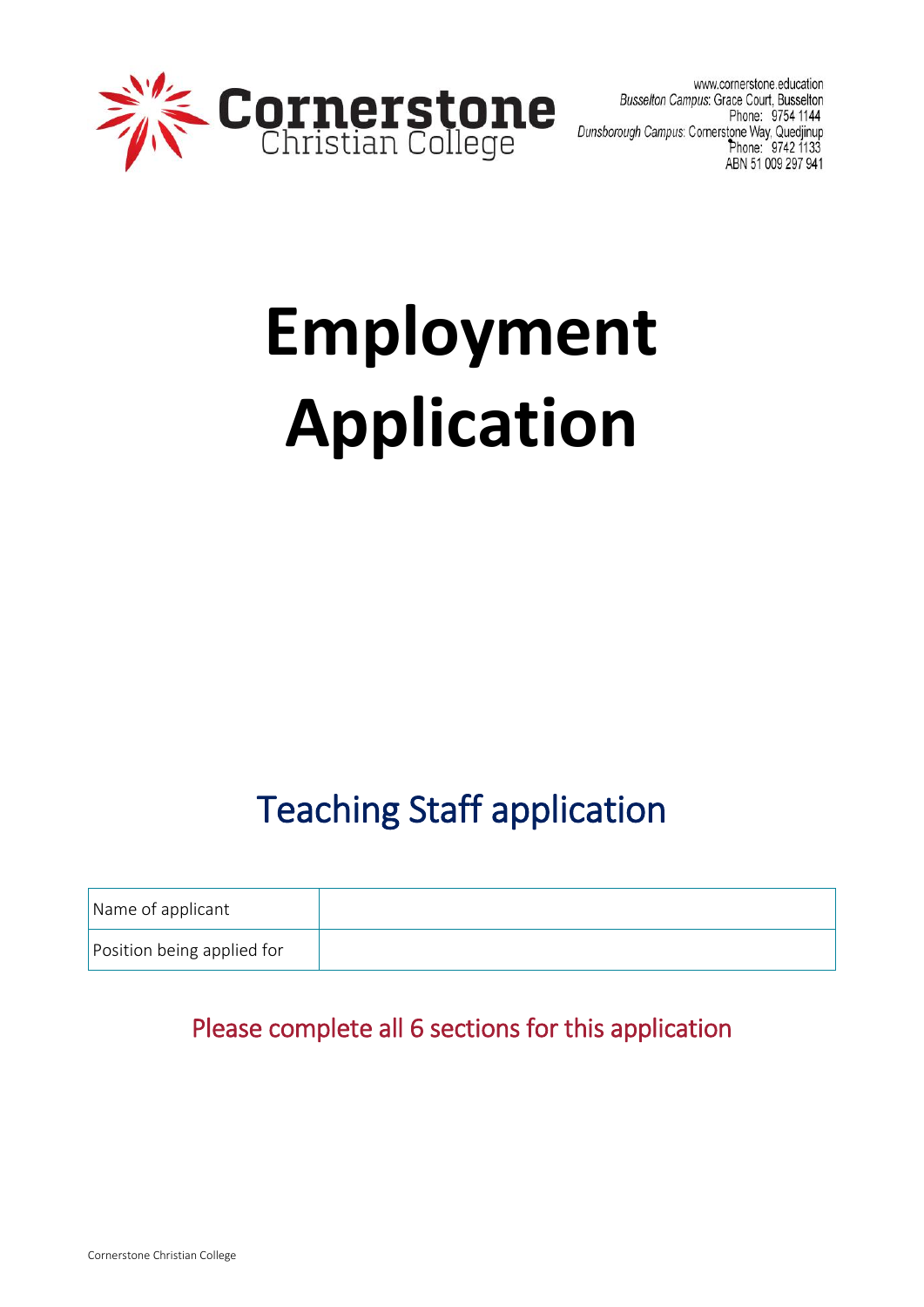# Section 1: Personal information

How did you hear about this position?

Personal particulars Name: Address: Email address: Phone number(s): Best time for us to call: Nationality:

| Education                 |      |    |                     |
|---------------------------|------|----|---------------------|
| School/College/University | From | To | Level of attainment |
|                           |      |    |                     |
|                           |      |    |                     |
|                           |      |    |                     |
|                           |      |    |                     |

#### Other qualifications

Detail other qualifications which go beyond those mentioned in Education. E.g Professional development courses, special qualifications, professional memberships, etc

# Teacher registration number:

Working With Children Card No: Expiry date: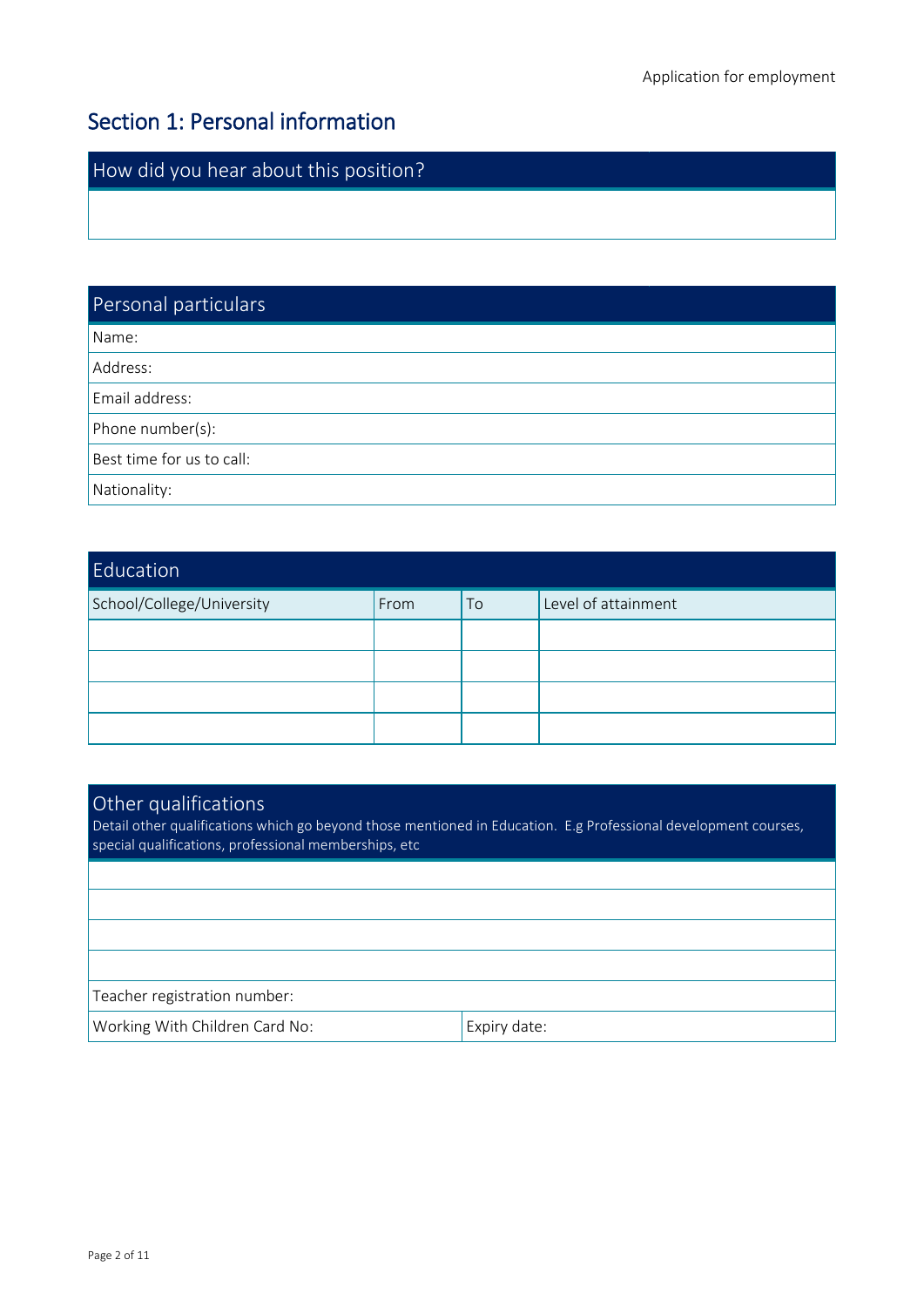| <b>Employment history</b> |      |    |                  |
|---------------------------|------|----|------------------|
| Company                   | From | To | Responsibilities |
|                           |      |    |                  |
|                           |      |    |                  |
|                           |      |    |                  |
|                           |      |    |                  |

## Section 2: Referees

We require at least one referee in each category below:

| Professional referees |                                        |  |  |
|-----------------------|----------------------------------------|--|--|
| Name                  | Details - role and contact information |  |  |
|                       |                                        |  |  |
|                       |                                        |  |  |

| Personal referees |                                        |  |  |
|-------------------|----------------------------------------|--|--|
| Name              | Details - role and contact information |  |  |
|                   |                                        |  |  |
|                   |                                        |  |  |
|                   |                                        |  |  |

| Church referees |                                        |  |  |
|-----------------|----------------------------------------|--|--|
| Name            | Details - role and contact information |  |  |
|                 |                                        |  |  |
|                 |                                        |  |  |
|                 |                                        |  |  |

In forwarding the names of referees, you are acknowledging that Cornerstone Christian College (Christian Community Ministries) only holds personal information for the purpose of the job application. You acknowledge that we will do any relevant reference checks and obtain relevant information from past employers and/or other parties you provide particulars for. This will be done in an ethical and legal manner.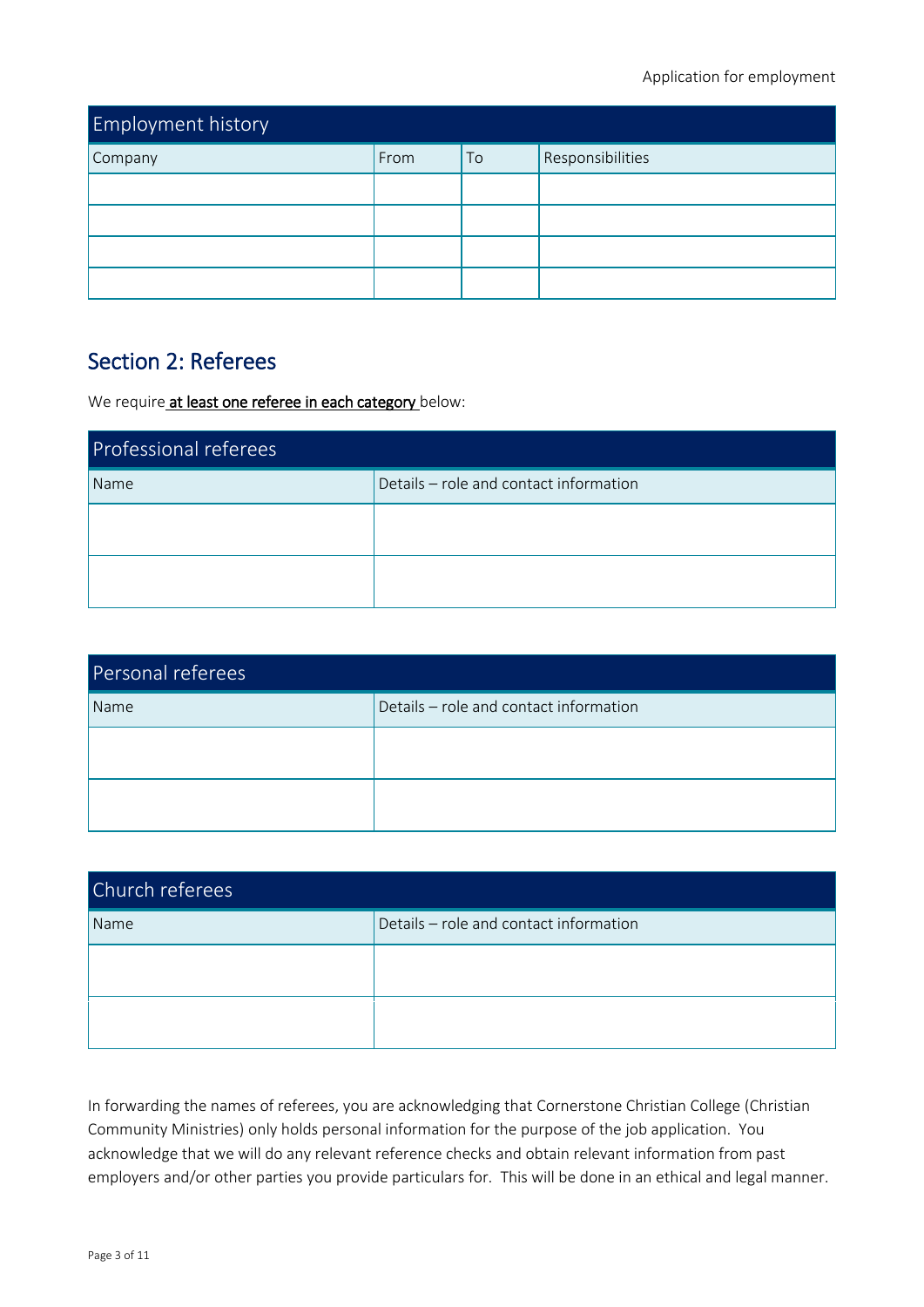# Section 3: Skills/competencies

Please comment in each of the categories below by describing your own performance in each area.

Organisation and administrative skills Describe your organisational skills and your ability to prioritise, meet schedules and deadlines.

Instructional ability Briefly describe your performance as an educator.

Student management Describe your ability to manage student behaviour.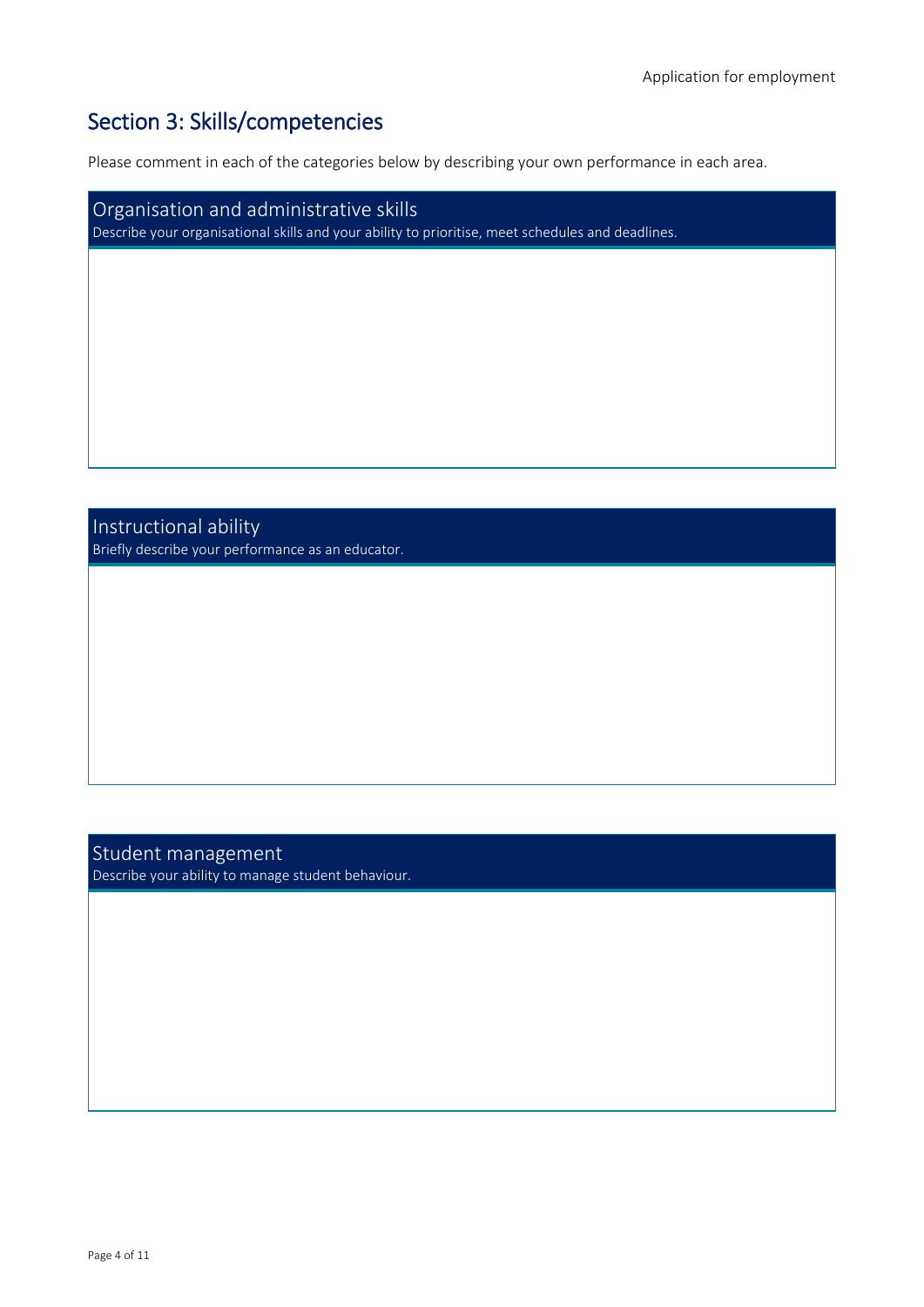Pastoral care Describe your ability to assist students in the pastoral area of education.

Demonstrated highly competent communication skills Please comment on your written and oral communication skills.

Special interests Comment on the things in life which you are passionate about, your extra curricular interests, etc.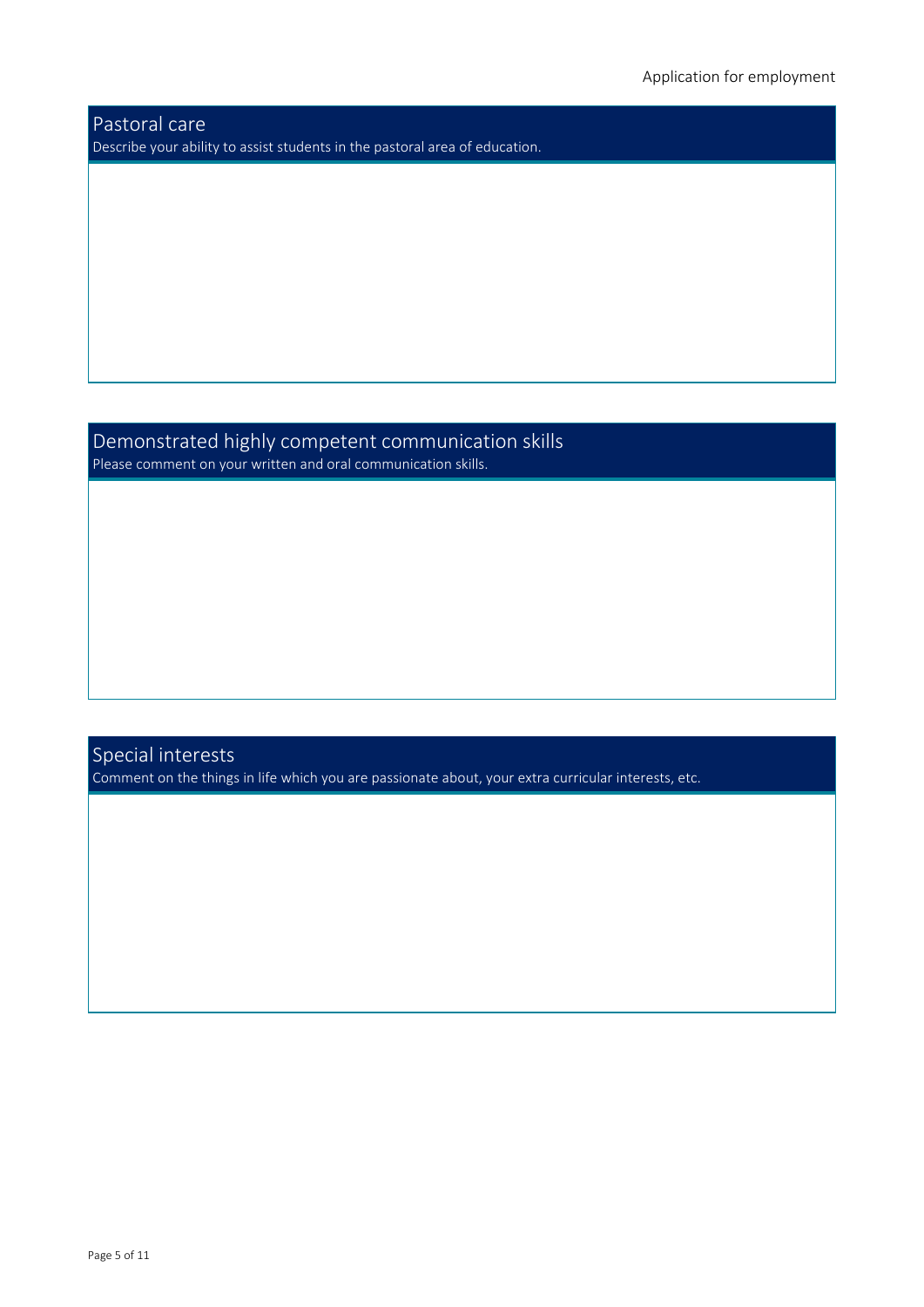#### Personal strengths Describe any personal strengths which you have which may be relevant to the position.

### Additional comments

Address areas of relevant experience and any further claims you might have.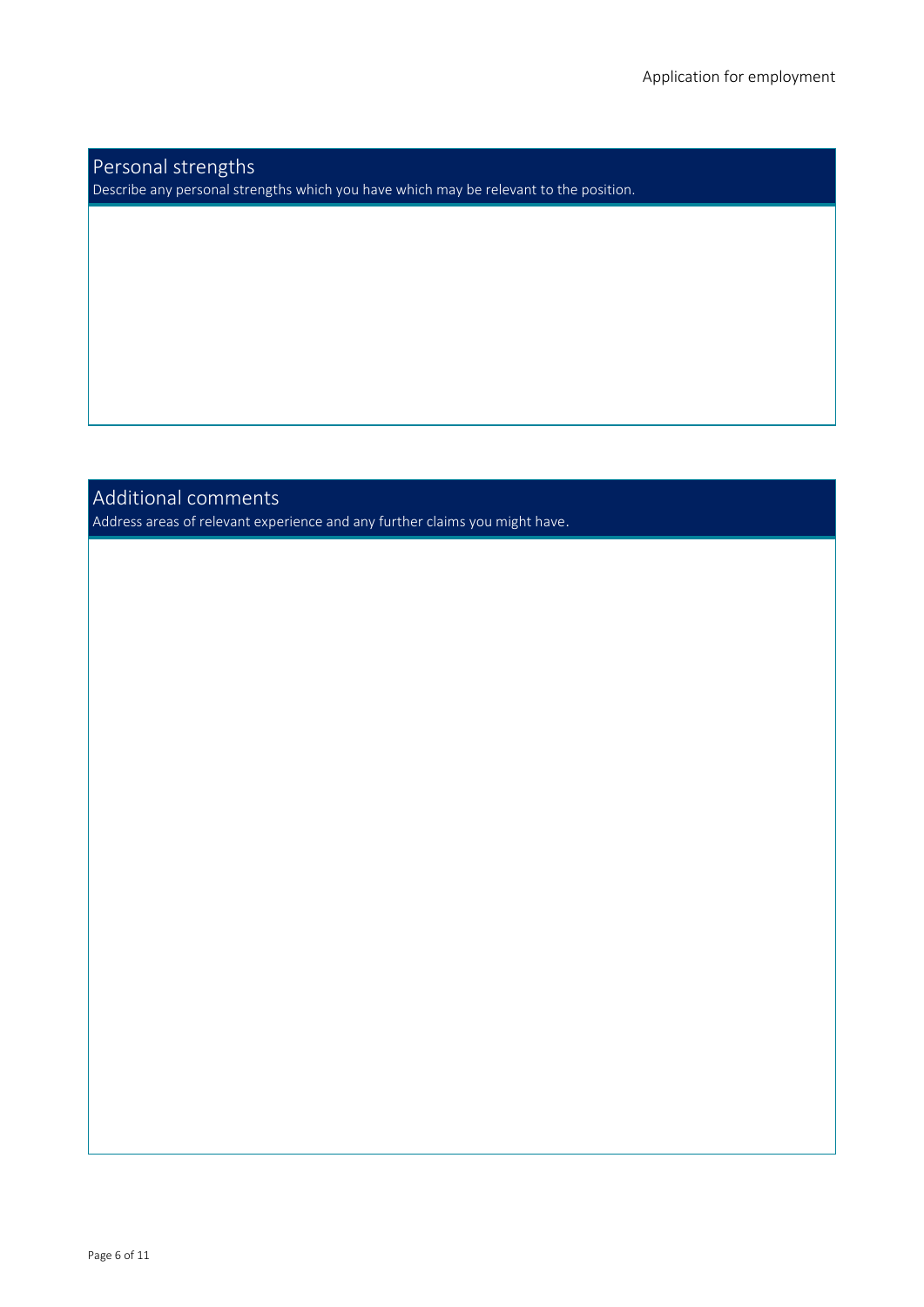# Section 4: Christian Faith

Please comment in each of the categories following.

Christian Faith 1 Comment on what role the Spirit of God plays in your life? Provide some information about your personal faith.

## Christian Faith 2

Cornerstone Christian College has a strong commitment to teaching from a Christian world view. What is your understanding of teaching from a Christian world view?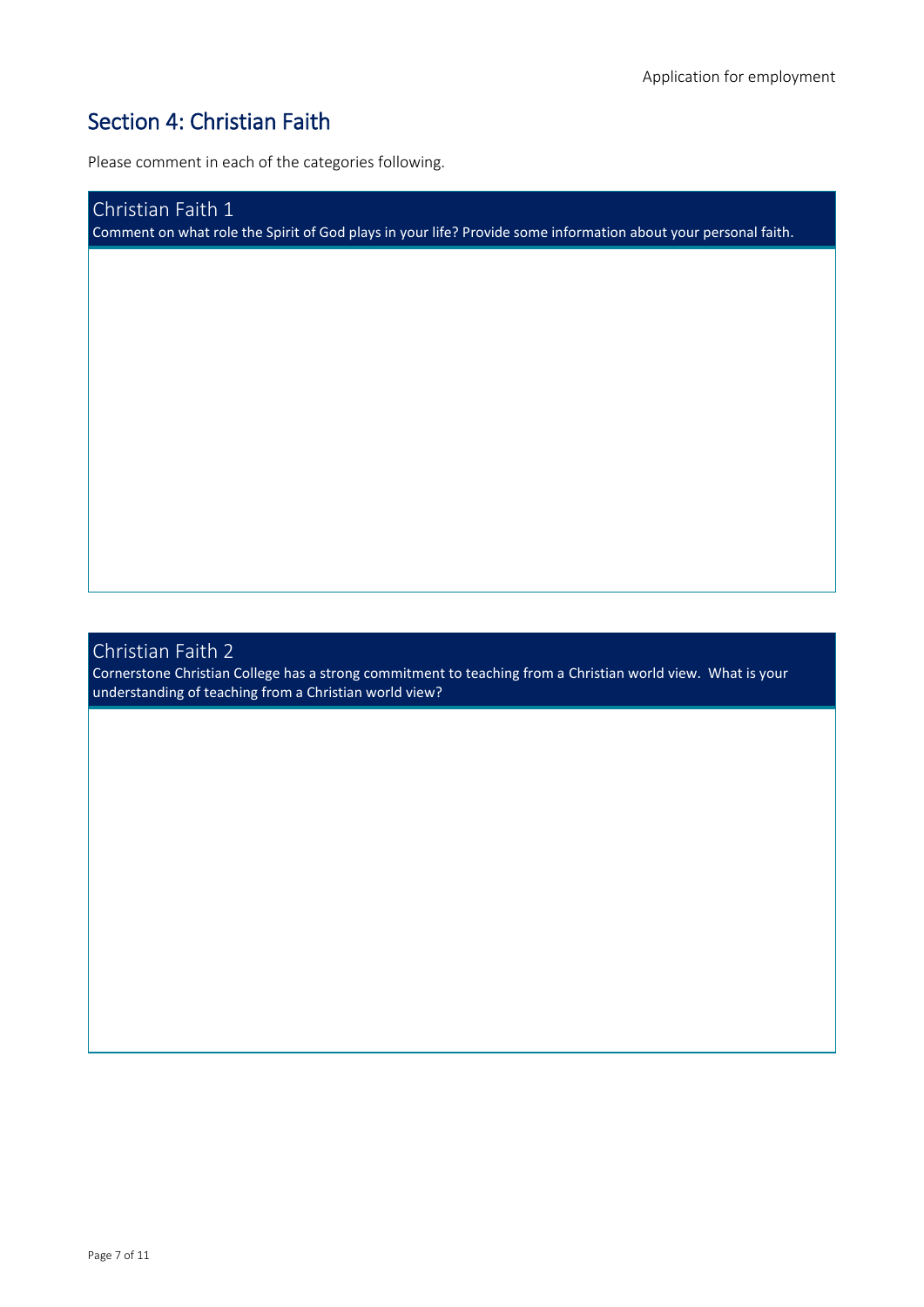# Section 5: Inherent requirements

Cornerstone is a ministry of Christian Community Ministries and as such has a deliberate and purposeful role in providing Christian education which models Christian living principles to students. This involves having a heart for the mission of our school as well as having a lifestyle which promotes virtuous Christian living principles.

#### Lifestyle requirement

*Our College Collective Employment Agreement states "*It is a genuine occupational requirement (subject to the provisions of the Anti-Discrimination Act 1991) of the College that, consistent with the Act, staff members must not act in a way that they know, or ought reasonably to know, is contrary to the religious beliefs of the College. Nothing in their deliberate conduct should be incompatible with the intrinsic character of their position, especially, but not only, in relation to the expression of human sexuality through heterosexual, monogamous relationships, expressed intimately through marriage."

Comment on your ability and willingness to demonstrate compliance with this requirement.

 $\Box$  I agree to abide by this requirement

#### Church requirement

*Our College Collective Employment Agreement states "*Staff are required to regularly and frequently attend a Christian church and to regularly and frequently support relevant Staff Devotions and Staff Worship Services."

Comment on your ability and willingness to demonstrate compliance with this requirement.

 $\Box$  I agree to abide by this requirement

Which church do you regularly attend?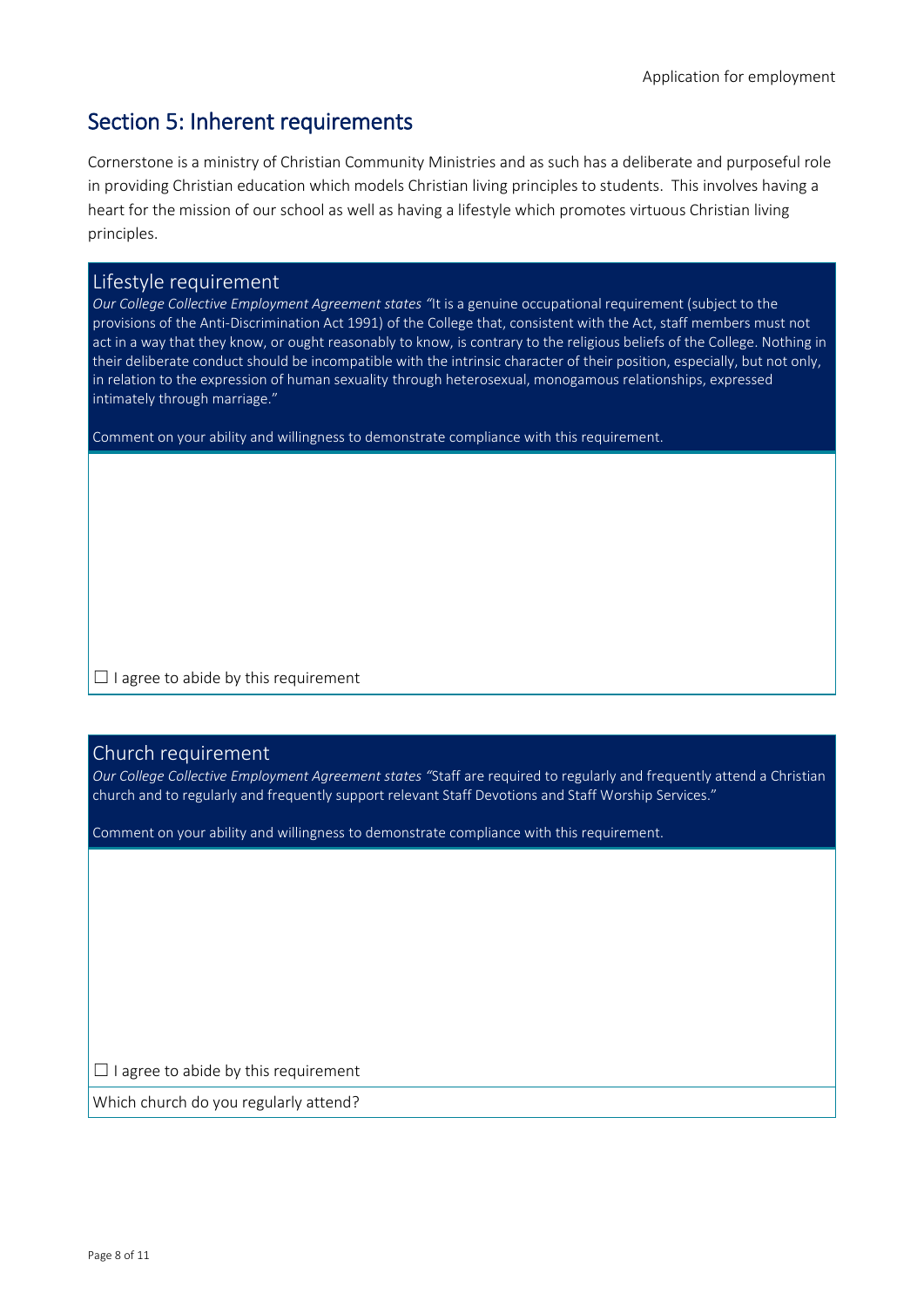# Section 6: Undertaking

I understand that in providing this employment application I agree to the following:

- 1. That the information contained in this application is true, and that should I be successful for the position, my appointment would be on the basis that the information contained in my application is correct and true.
- 2. To support the College's Statement of Faith (attached) in every way and to uphold its principles to the students and other members of our college community.
- 3. I am able to fully satisfy the two requirements outlined in section 5 of this application.

| Name      | Date |  |
|-----------|------|--|
| Signature |      |  |

Please forward your completed form to:

Cornerstone Christian College

Grace Court

Busselton

OR

Via email to the contact provided on the job advertisement.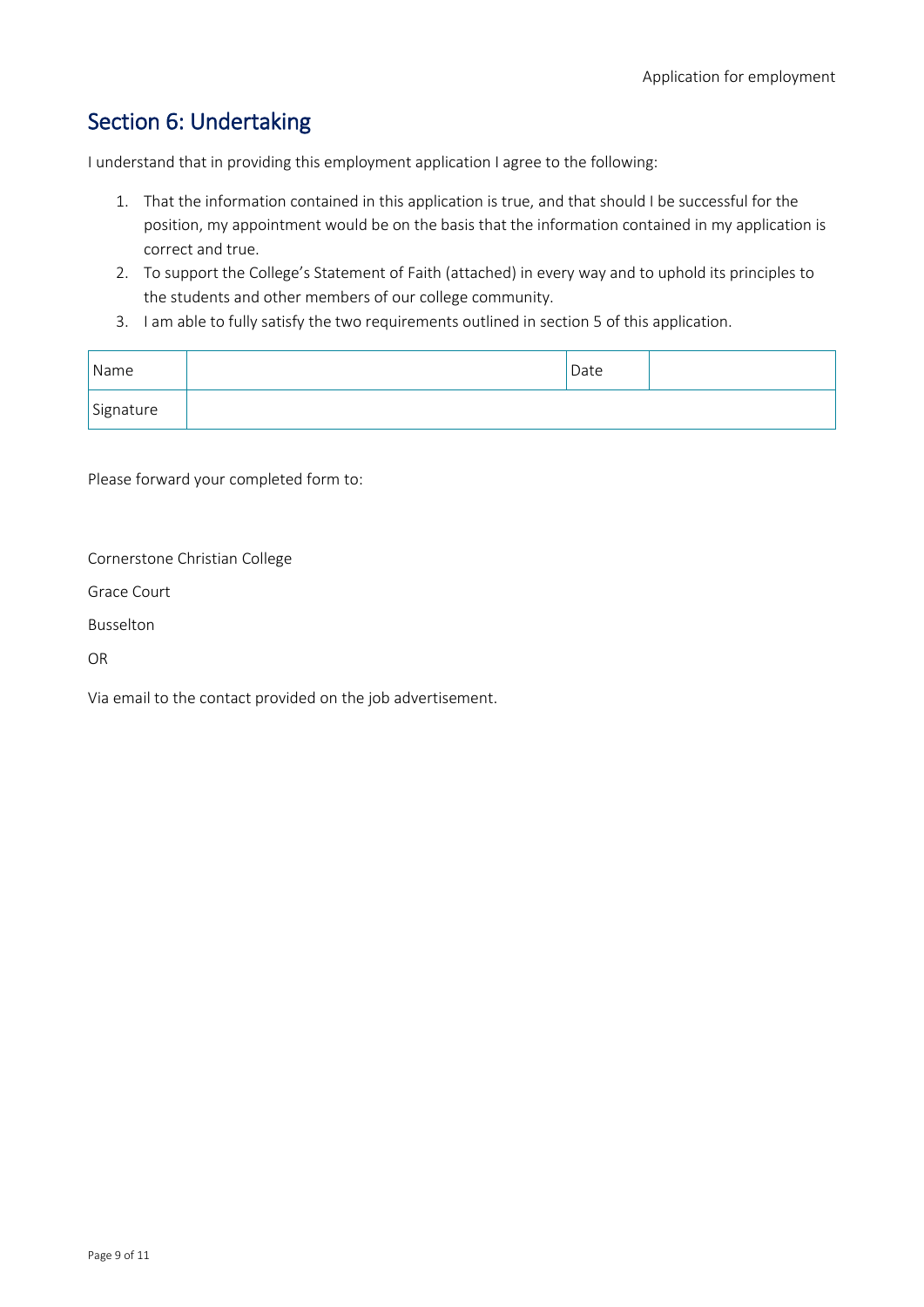# Statement of Faith

We believe the Bible as originally given by God is divinely inspired, infallible, and entirely trustworthy, and is the supreme authority in all matters of faith and conduct, from which we can know that:

- 1. God: There is one true eternal creator God Father, Son and Holy Spirit.
- 2. Creation: God created all things, making man and woman in His own image and for relationship with Him.
- 3. Sin: Sin entered into the world through human disobedience following the rebellion of Satan against God.
- 4. Christ: The Son, Christ Jesus, was born of a virgin and lived as a sinless man. Out of the abundance of God's love the Father gave His only Son, Jesus Christ, to die to save all people from sin. Christ rose from the grave defeating the power of sin.
- 5. Salvation: The death and resurrection of Christ brings salvation by grace through faith to those who repent, seek forgiveness, and believe in Him.
- 6. Spirit: The Holy Spirit, following Jesus' return to His Father in heaven, lives within those who have salvation as a comforter and guide; guaranteeing their eternal hope.
- 7. Life: Those who trust in Jesus as their Lord and Saviour are called to live a transformed life and as such we have the responsibility to:
	- a. Encourage other Christians through meeting together for worship and fellowship;
	- b. Uphold moral directives and ethical values contained in the Bible as expressed

within the context of their personal life, their marriage life (the covenantal

relationship of one man and one woman), and their relationships with others;

- c. Share the good news to all the world;
- d. Be active in expressing God's love through social justice.
- 8. Eternity: Jesus is the only way to a relationship with God. Those who have received salvation have eternal life as joint heirs with Christ. Those who do not believe in Christ are separated from God for eternity.
- 9. Return and New Creation: Christ will return as Lord to the earth and everyone will see him. There will be a new heaven and a new earth.
- 10. Marriage: Marriage has been divinely established by God and affirmed by Jesus as the voluntary, lifelong union of one man and one woman to the exclusion of all others. Marriage is a symbolic representation of the nature of God's love for us and for His church, anticipating His union with the believers in eternity.

*Genesis 1:27; Genesis 2:18-25; Matthew 19:4-6; Ephesians 5:22-33; Revelation 19: 6-9.*

11. Sexuality: Marriage is the only context in which human sexuality is to be expressed and in which sexual intimacy is to be experienced. The Bible teaches that sexual behaviour is to be limited to monogamous, heterosexual, married couples and that believers are to abstain from sexual